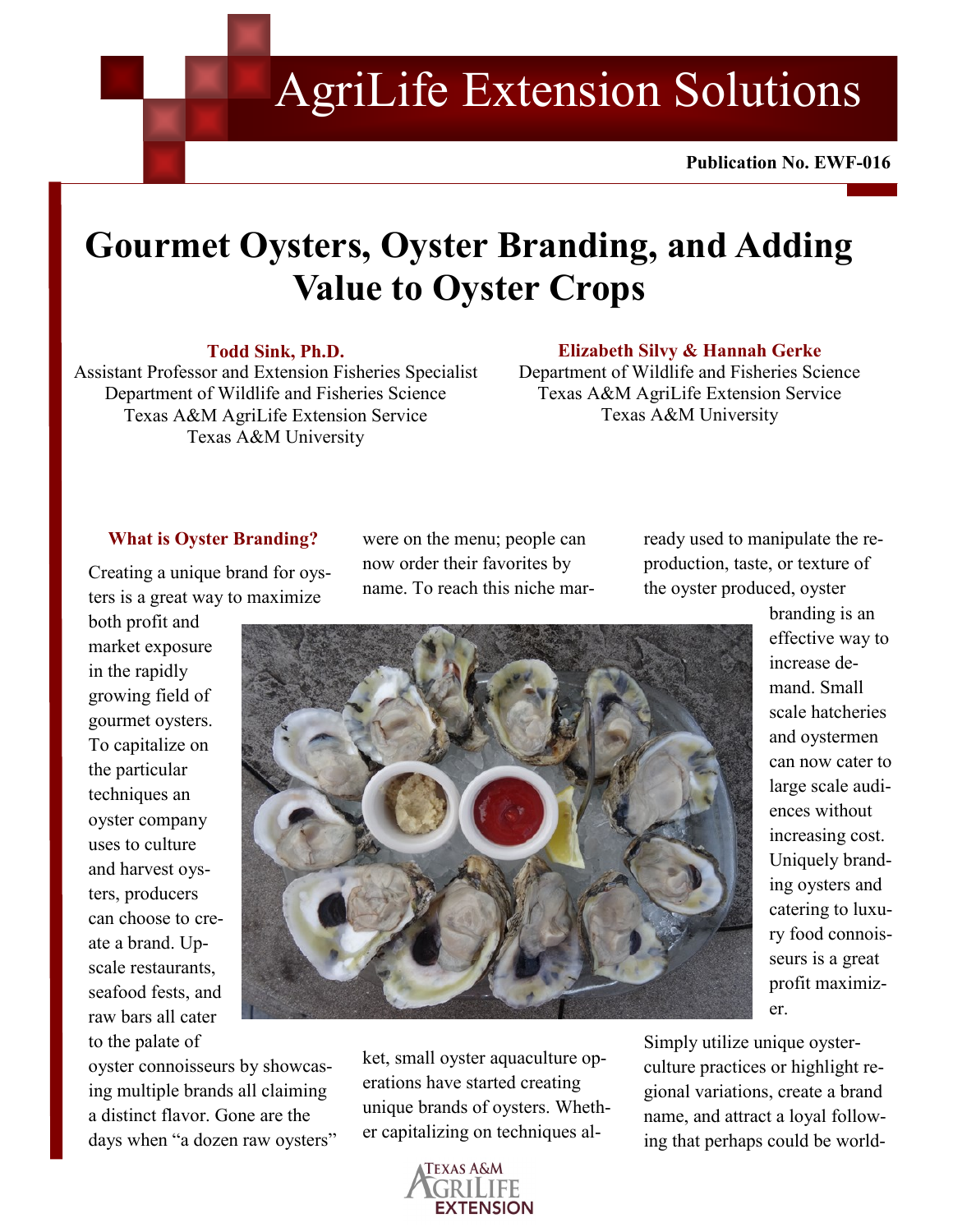wide.

## **What is Branding?**

A brand is a name, image, or symbol of a product placed upon

a product by a business. The brand represents a promise from the manufacturer (or in this case, the aquaculturist) that the oysters are unique and different from others and meet the producer's high standards. The simple promise of a "new" or "different" oyster appeals to the psychological aspect of marketing and advertising. The collecting or sampling of distinct brands of oysters appeals to "foodies" and oyster consumers across the globe.

There are three key steps to creating a unique brand. First, the oyster producer must ensure the brand meets the needs of a customer; in this case, oyster enthusiasts who want to experience different flavors or textures. Second, firmly establish the brand by marketing it and market what makes the producer's oysters stand apart from other oysters. Finally, elicit favorable responses to the brand, such as obtaining favorable critical reviews, obtaining recognition from industry organizations, winning awards at seafood shows, or simply creating a local allegiance among restaurant goers.

Positive responses to, and

recognition of an oyster brand leads to increased sales and profits. The ultimate goal of branding is to create brand loyalty. Producers want people asking for



Branding brings a competitive edge to the table!

their oysters by name.

#### **Choosing a species of Oyster:**

When choosing to brand oysters, there are several key variables that need to be analyzed. The first choice producers make is which species of oyster to produce. Edible oysters are comprised of two genera: Crassostrea and Oistre. There are dozens of species worldwide, but primarily harvested in the US are the Virginia (often called the eastern), the Kumamoto, and the Pacific oysters. Less common are the Belon and the Olympia oysters. Flavor and texture varies widely among these species, from briny or salty to buttery or creamy.

#### **Eastern Oyster**

Many qualities of eastern oysters make them brand-able and mar-



ketable. First and foremost, their taste can be altered depending on how and where they are cultured. Eastern oysters are often classified as having varying degrees of

> briny flavor, with a savory, crisp finish. Eastern oysters are the primary species of oyster cultured in the U.S.

## **Kumamoto**

Originating from only one bay in Japan, these oysters are frequently cultivated in the U.S. – primarily on the west coast. They are slow growing,

giving the producer ample opportunities to manipulate the flavor and texture. They have a small shell size, a deep cup, and what has been referred to as a "cucumber-melon" flavor.

#### **Pacific**

The Pacific oyster, often called the Japanese oyster, is the most commonly cultured oyster in the world. It is very hardy and can be grown in almost all aquatic environments at a very fast pace. The degree of brininess changes depending on location, but the flavor tends to be herbaceous with a creamy texture.

## **Characteristics to Manipulate:**

In the hatchery or ocean setting, there are many characteristics that can be manipulated to make a brand of oyster distinct. The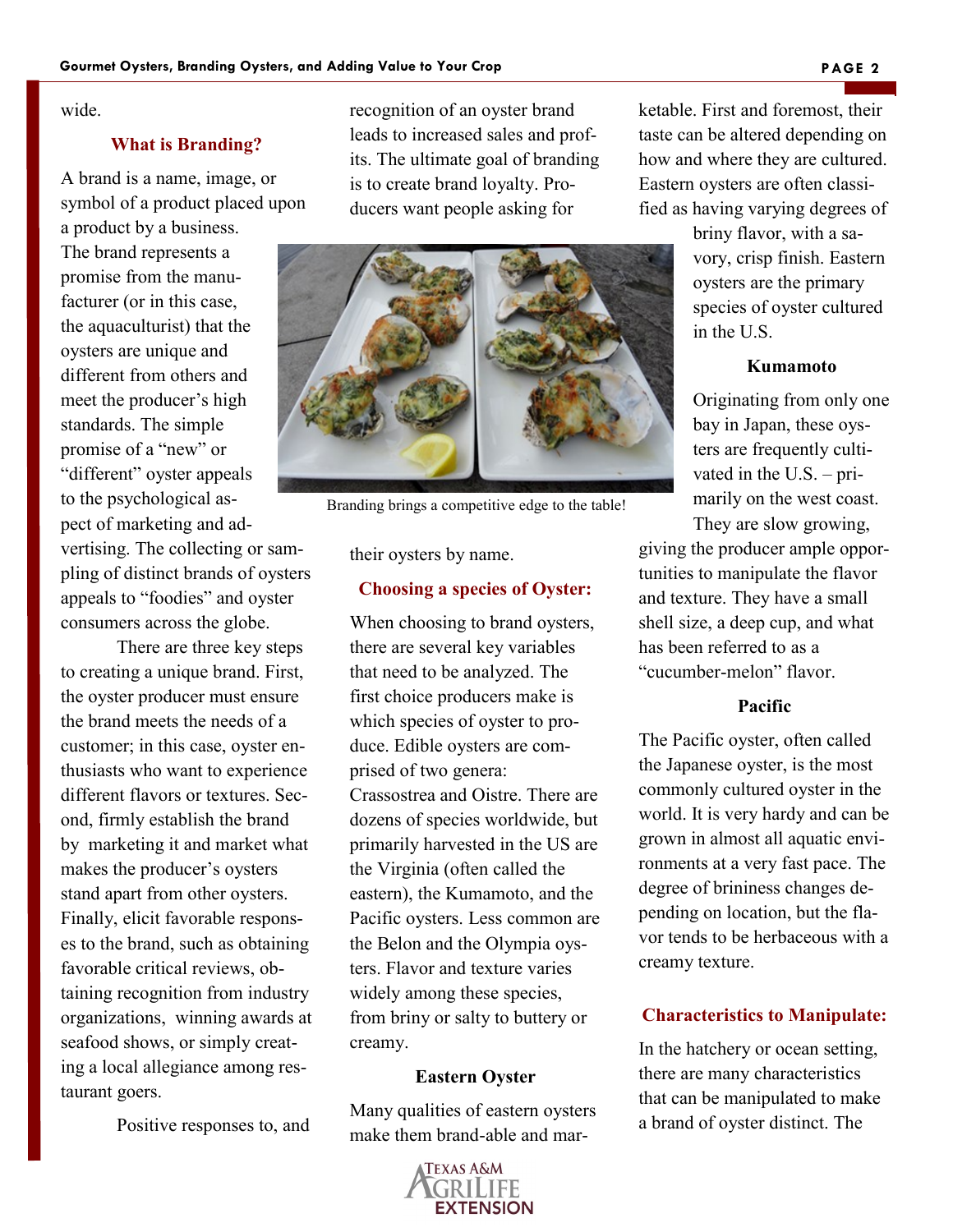following sections detail several aspects of oyster growth a producer may choose to alter or incorporate into the oyster maturation and harvest process.

## **Salinity**

Oyster connoisseurs consider salinity the most obvious taste characteristic. Oysters grown in or near the open ocean often have the briniest of flavors, while those grown in intensive inland facilities have a fresher, crisper flavor. Oysters grown in rainy areas or with a freshwater inflow have a less saline taste. As always, water quality should be closely monitored and altered to fit the specific needs of the brand. Oysters can be flushed with freshwater, or a briny, high salinity mix to give a range of delicate salt flavors which can attract even the most selective palate.

## **Nutrients**

Nutrients in the oyster's environment can accentuate an oyster's flavor. Nutrient levels in the water source should be closely monitored throughout growout and harvesting process. High levels of nutrients in the water, can result in more flavorful and robust oysters.

### **Pressure**

High pressure processing represents a relatively new and innovative way of culturing oysters. It entails immersing oysters in water and subjecting them to extremely high pressures. This pressure destroys natural pathogens without changing taste or texture. The process also shucks the oyster from the shell and leaves the consumer without the hassle of shucking.

which allow runoff to flow freely.

Another alteration could be the size of the oysters that a producer sells; small, palm size oysters are often desirable when serving oysters raw, while large meaty oysters are favorable for cooked dishes. The size of an oyster can be manipulated by timing the harvest or grading the oysters. Oysters are often shaken or tumbled, altering the size and shape of the shell. The process of tumbling reduces the sharp outer lip, resulting in a deeper grooved bottom.

Any factor that can be altered in the hatchery or at harvest can be the key to an oyster brand. Some predominant harvest factors include the harvest season and temperature, the size and age at harvest, and how the producer markets the oysters.

#### **Breeding**

A great method of creating a unique brand of oysters is to buy well known seed sock and crossbreed them to introduce new characteristics. These small, simple steps

taken in the hatchery may result in a dedicated following for the taste and texture of a new brand of oysters.

#### **Marketing**

Many people enjoy oysters raw

A fresh or salt water flush occurs after harvesting, and can be as long as the producer chooses, provided it does not cause damage to the oysters.

# **Temperature**

Temperature can also be manipulated to change taste and texture. Oysters raised at cooler temperatures are generally saltier, with crisper flavor and tend to be more firm than those raised in warm water.



The specific style in which a producer markets his oysters can lead to a potential niche market.

## **Harvest and Growout**

In a rack or bag suspension system, water runoff can be blocked, resulting in a growth of algae the oysters will consume. This system creates a tangible taste difference compared to systems